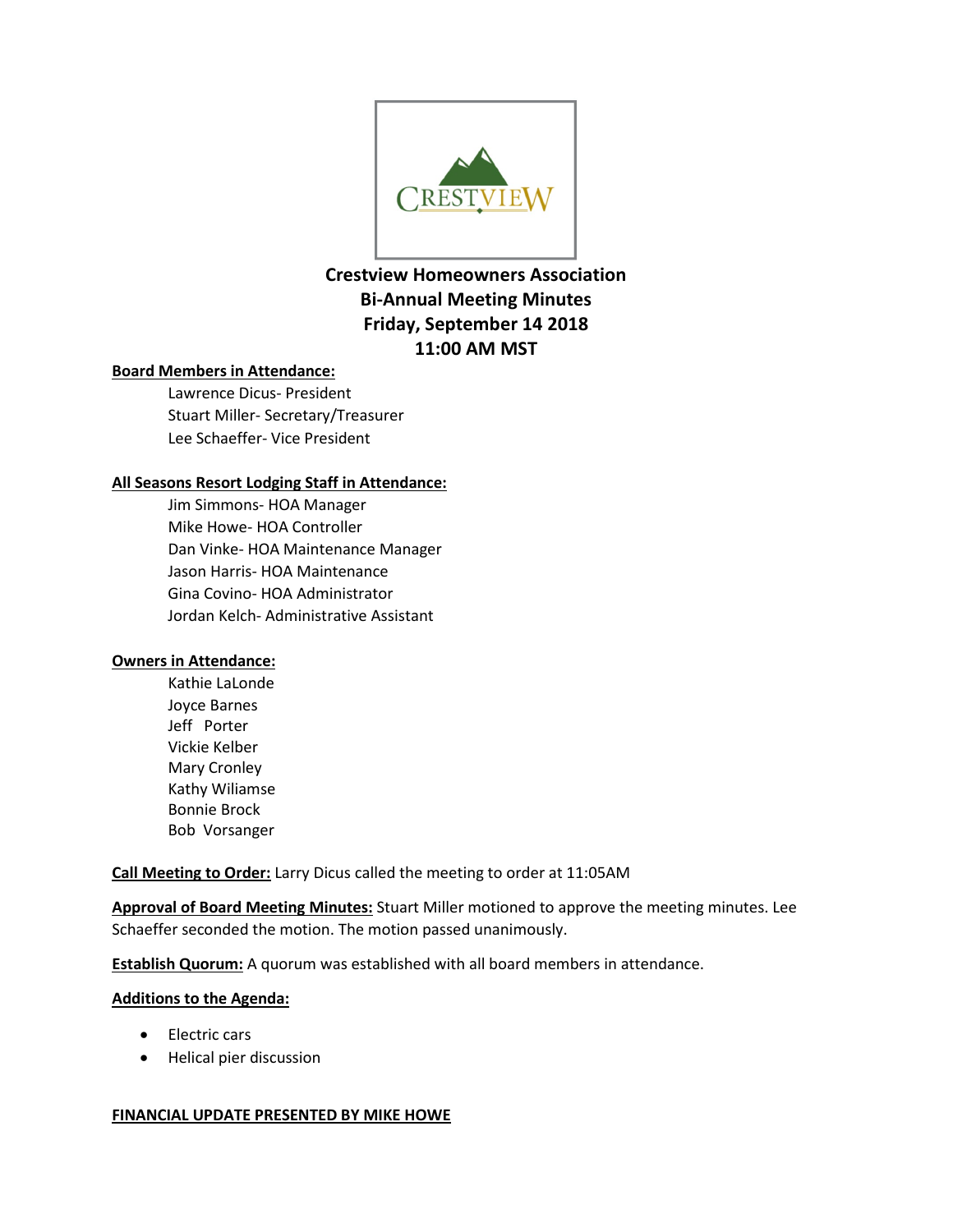#### **Budget-to-Actual Variance Reports**

While Crestview HOA budgeted a deficit of funds of \$2,667 for this reporting period, the Association is reporting that it ended with a deficit of \$6,977. This is \$4,310 greater than budgeted deficit for the period. Overall, Crestview HOA has a deficit of \$12,331 year-to-date, which is primarily related to budget variances in housekeeping, repairs and maintenance, supplies, and utilities.

July 2018 Revenues: The total revenue budgeted for this period is \$52,876, while actual revenue earned is \$52,879.

July 2018 Expenses: Period expenses total \$59,856, approximately a 7.8% increase in budgeted expenses, or a negative variance of approximately \$4,313. Significant variances of specific line item expenses include:

- Housekeeping wages: there was an increase in housekeeping wages this month due to increased occupancy of the units from short-term rentals.
- Window washing: this variance is a timing issue. This expense in the past would be classified under the common areas. You can see that common areas year-to-date has a variance of ~\$4,093 and window washing has no money allocated to its budget.

## **Discussion of Delinquent Association Owners as of July 31, 2018**

• Based upon review of Delinquent Association Owners, there is a balance of \$3,405 overdue. These owners have been sent past due statements and will be called to collect the remaining balance

## **STATUS OF MAINTENANCE WORK PRESENTED BY DAN VINKE AND JASON HARRIS**

## **Buildings**

- New carpet has been installed in buildings C and E. Building D carpet will be installed in the next few weeks
- Painting of exterior (hallway-facing) unit doors in progess
- Heat tape on building A has been repaired and all heat tape is functioning correctly
- LED lighting conversion completed throughout all common areas
	- o Additional fixtures will be added to garage and southwest exits
- All fire extinguishers are up to date
	- o Common area smoke alarms were tested in September
	- o Unit owners are responsible for replacing their smoke detector batteries
	- $\circ$  Owners of third floor vaulted-ceiling units may have yearly battery change of detectors by HOA maintenance for \$20

## **Areas/Grounds/Amenities**

- Monthly pest extermination service occurring
- Dog waste disposal bins are going to be fabricated and installed
- Sign installations:
	- $\circ$  State-approved towing signs have been designed and installed in the parking areas
	- o No construction debris signs will be added to the dumpsters
	- o No smoking signs will be added to the front of the buildings